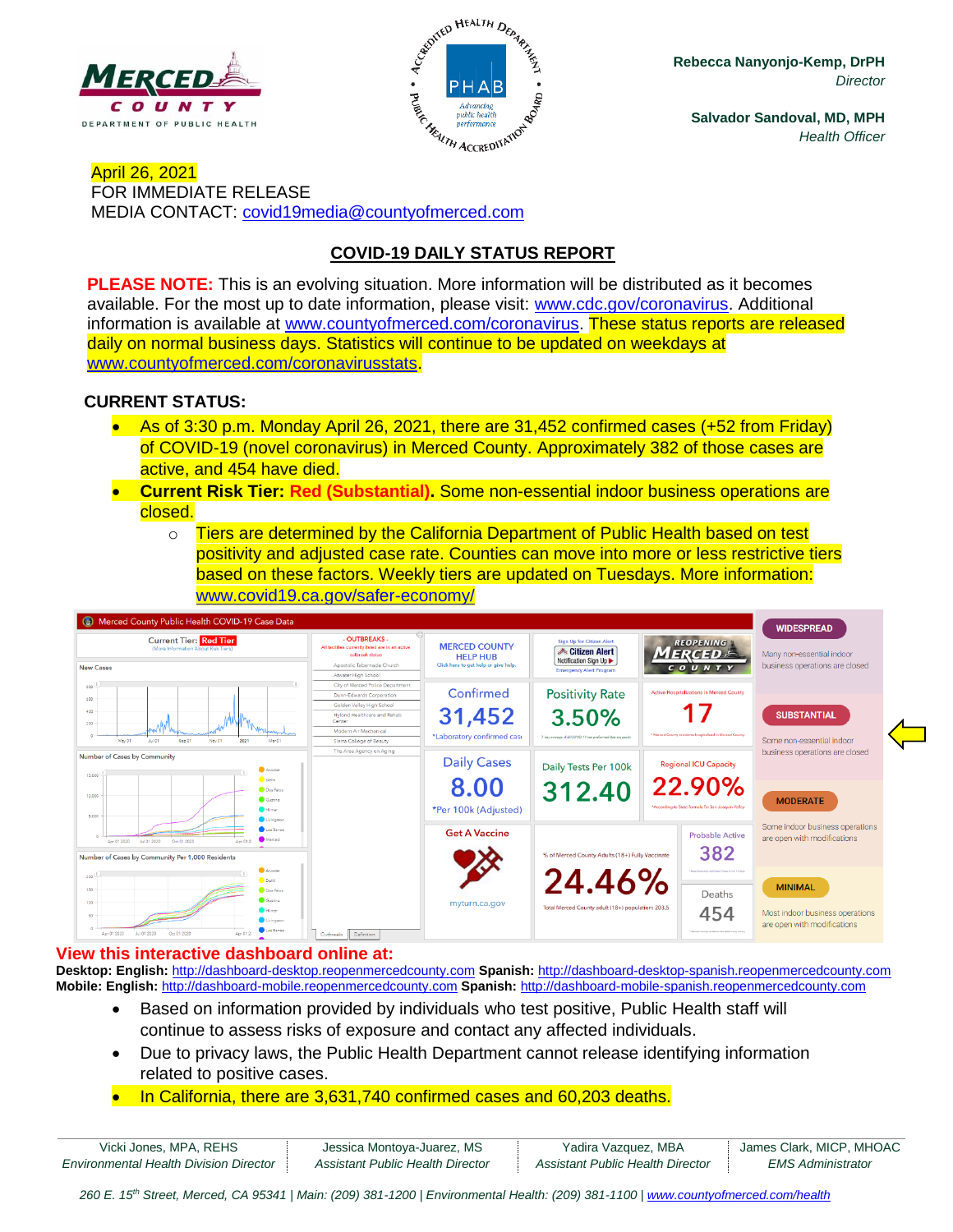# **RECENT ACTIVITIES & UPDATES:**

- Merced County Public Health continues to coordinate with federal, state and local partners to further prepare us for future impacts. This includes working with the California Department of Public Health and the Centers for Disease Control and Prevention to monitor COVID-19.
- Vaccination Information: [www.vaccinatemercedcounty.com](http://www.vaccinatemercedcounty.com/)
- Please note: Merced County's COVID-19 Dashboard was streamlined last week to provide a more user-friendly experience. Vaccine information, previously located on a secondary tab, was integrated into the main dashboard along with a link to the State's My Turn website.
- Vaccine Finder Update: Due to the County's transition to [MyTurn.ca.gov](file://///mcgengov-04/users3$/users/ceo/dept/DIR/North/Departments/Public%20Health/COVID-19/COVID-19%20Releases/myturn.ca.gov) for vaccine scheduling, Merced County has removed its "Vaccine Finder" tool from its COVID-19 website. Anyone wanting to be vaccinated can use My Turn to find/schedule vaccination appointments.
- The OptumServe COVID-19 vaccination site in Atwater is once again available, and will now be supplied with Pfizer vaccine:<https://bit.ly/2QeyjHO>
- California Aims to Fully Reopen June 15:
	- $\circ$  The move forward comes as the state has reached 20 million vaccinations, including 4 million in its hardest-hit communities. Masking and vaccinations will continue. Hospitalization rates must stay low and vaccination availability high for the state to fully reopen.
	- o More information: [https://www.cdph.ca.gov/Programs/CID/DCDC/Pages/COVID-](https://www.cdph.ca.gov/Programs/CID/DCDC/Pages/COVID-19/beyond_memo.aspx)[19/beyond\\_memo.aspx](https://www.cdph.ca.gov/Programs/CID/DCDC/Pages/COVID-19/beyond_memo.aspx)
- The Merced County Office of Emergency Services and Merced County Department of Public Health proclaimed a local and public health emergency March 13 in order to help address the outbreak. The Board of Supervisors ratified those actions during a March 16 special meeting.
- The Merced County Public Health Department Operations Center was activated Jan. 27, 2020  $(456 \text{ days})$  in order to prepare for COVID-19 in and around our community. The Merced County Emergency Operations Center and Human Services Agency Department Operations Center are also currently active.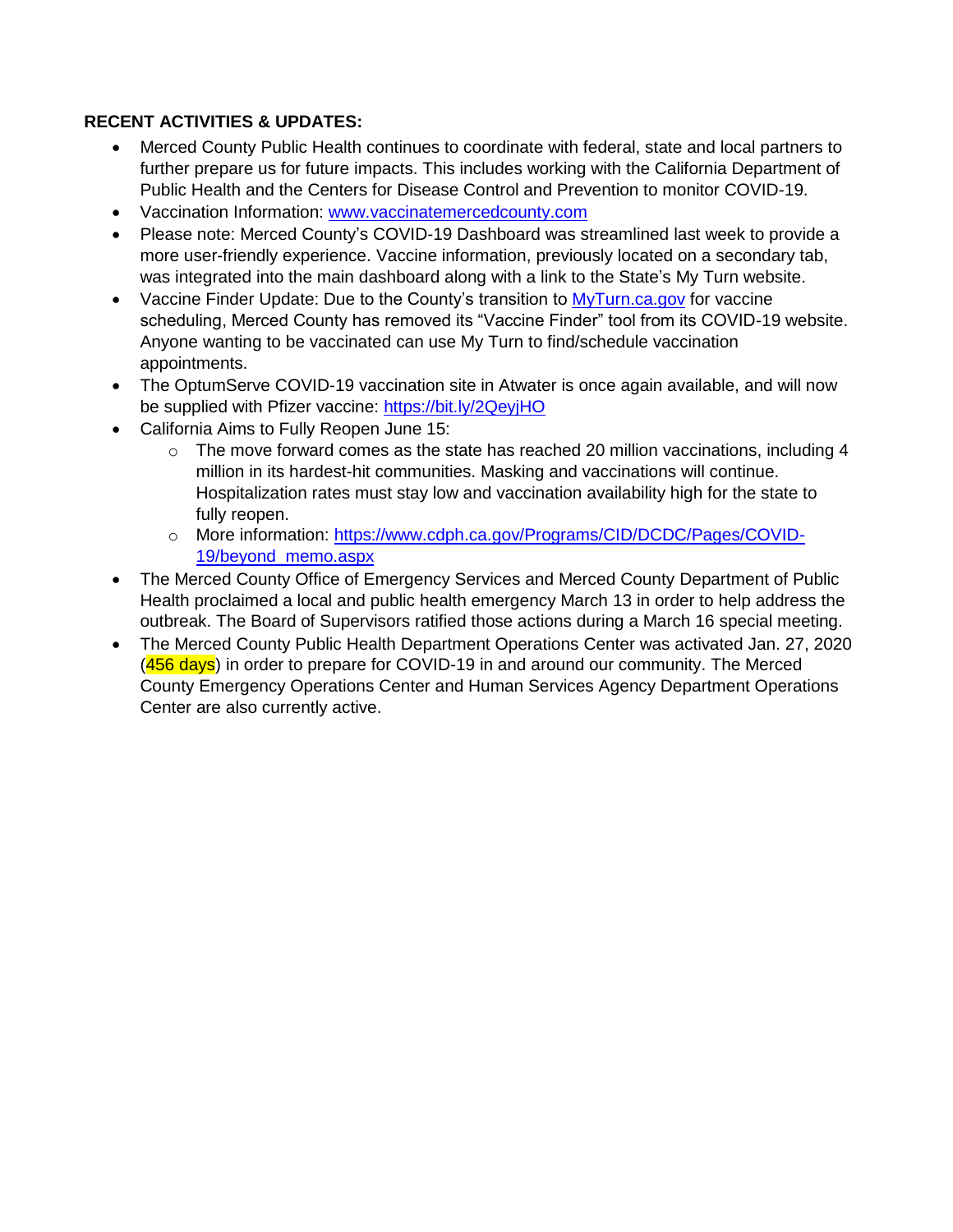### **VACCINE INFORMATION:**

- To register for vaccine clinic notifications, visit **[MyTurn.ca.gov.](https://myturn.ca.gov/)** Those who do not have internet access can call 1-833-422-4255.
- For up-to-date COVID-19 information, visit: **[www.countyofmerced.com/coronavirusstats.](http://www.countyofmerced.com/coronavirusstats)**
- Everyone age 16 and up is currently eligible to receive vaccination.

#### **Testing Site Location Registration** Golden Valley Golden Valley 645 Seventh St, Los Banos [1-866-682-4842](tel:1-866-682-4842)<br>Health Centers 645 Seventh St, Los Banos [www.gvhc.org](http://www.gvhc.org/) Golden Valley Golden Valley [857 W. Childs Ave., Merced](x-apple-data-detectors://4/0) [1-866-682-4842](tel:1-866-682-4842)<br>Health Centers 857 W. Childs Ave., Merced [www.gvhc.org](http://www.gvhc.org/) OptumServe Site: Merced 900 Martin Luther King Jr. Dr, Merced 1-888-634-1123 or online at [www.lhi.care/covidtesting](http://www.lhi.care/covidtesting) CVS – Merced 1970 Yosemite Pkwy, Merced <https://bit.ly/3e9kaS4> CVS – Atwater 1651 Bellevue Rd, Atwater <https://bit.ly/3e9kaS4>  $CVS - Livingston$  474 Winton Parkway, Livingston, CA 95334 209-394-6785 <https://bit.ly/3e9kaS4> Fountain View Urgent Care 374 W. Olive Ave. # A, Merced 209-384-5766 Castle Family Health Urgent Care 3605 Hospital Rd, Atwater 209-381-2000 San Joaquin Proadum 9215 E, CA-140, Planada 209-382-1291 OptumServe Site: Los Banos Los Banos Fairgrounds: 403 F St., Los Banos 1-888-634-1123 or online at [www.lhi.care/covidtesting](http://www.lhi.care/covidtesting) Dos Palos Apex Health Center 1549 Golden Gate Ave, Dos Palos 209-392-0022 Apex Medical  $Gr$  Medical  $311$  West I St., Los Banos  $209-826-2222$

### **COVID-19 TESTING:**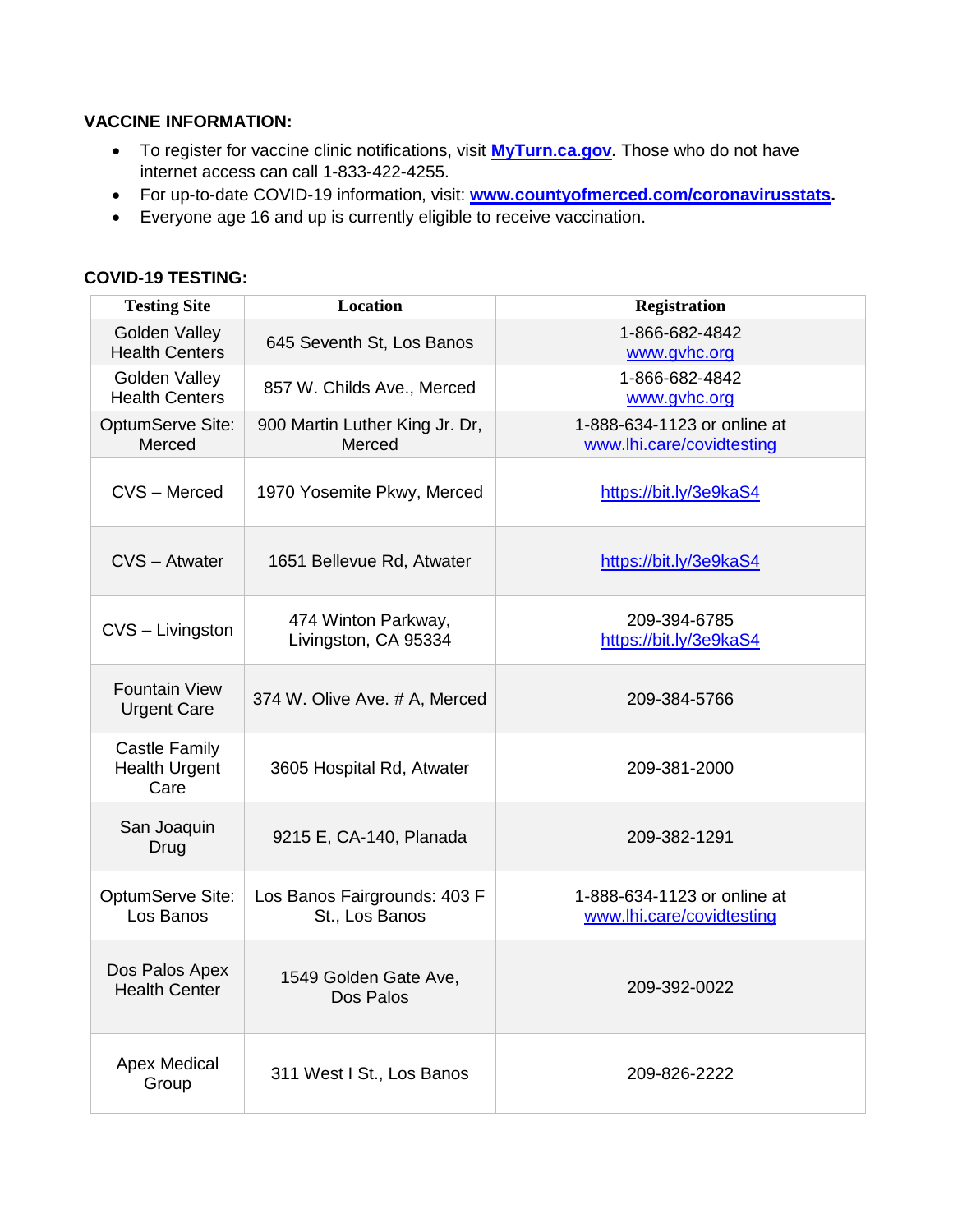- Within the public health system, every person who has met CDC criteria for severe disease within Merced County has been tested.
- Public Health is actively identifying other methods to enhance testing capability for providers throughout the community and increase testing county-wide. We will continue to be notified should positive tests come through either system (public health or commercial).

# **COVID-19 SYMPTOMS AND PRECAUTIONS:**

- Coronavirus symptoms include: mild to severe respiratory illness, fever, cough, difficulty breathing, chills, repeated shaking with chills, muscle pain, headache, sore throat, and loss of taste or smell. If symptoms develop, individuals should stay at home to limit exposure to others.
- Anyone who has had contact with a person with possible COVID-19 infection and has the above symptoms should call his/her local health department/health care provider immediately.
- Do not go to your provider's office without calling ahead. Do not call 911 for suspected COVID-19 unless you are having a medical emergency.
- During the flu season, there are steps you can take to protect your health and the health of those around you:
	- o Wash your hands regularly with soap and water for 20 seconds.
	- o Avoid touching your eyes, nose, or mouth with unwashed hands.
	- o Avoid close contact with people who are sick.
	- o Stay away from work, school or other people if you become sick with respiratory symptoms such as fever and cough.
	- $\circ$  Cover sneezes or coughs with a tissue, then throw the tissue in the trash.
	- o Wear a face covering when in public.

# **ADDITIONAL RESOURCES:**

- **Sign up for COVID-19 alerts: [www.countyofmerced.com/coronavirus](http://www.countyofmerced.com/coronavirus)**
- Merced County Public Health COVID-19 **Information Webpage**: o [www.countyofmerced.com/coronavirus](http://www.countyofmerced.com/coronavirus)
- Merced County Public Health **Information Line**:
	- o 209-381-1180 (English, Spanish, and Hmong. Live reps. available 8 a.m. to 5 p.m.)
- **Email** COVID-19-specific questions to Merced County Public Health:
	- o COVID19@countyofmerced.com.
- Updated **CDC Information**:
	- o <https://www.cdc.gov/coronavirus/2019-ncov/whats-new-all.html>
- CDC **Resources for Households**:
	- o <https://www.cdc.gov/coronavirus/2019-ncov/community/home/index.html>
- How to **talk to your kids** about the coronavirus:
	- o <https://www.pbs.org/parents/thrive/how-to-talk-to-your-kids-about-coronavirus>
- Guidance for **Businesses and Employers**:
	- o <https://bit.ly/2IH2G2u>
	- o [www.covid19.ca.gov](http://www.covid19.ca.gov/)
- Report **Price Gouging**:
	- o <http://www.countyofmerced.com/3381/Price-Gouging>
- Report **Consumer Fraud**:
	- o [www.countyofmerced.com/2322/Consumer-Fraud](http://www.countyofmerced.com/2322/Consumer-Fraud)
- Report **business activities and large group gatherings** that violate the Stay Safe to Stay Open Health Order:
	- $\circ$  Information Line: 209-381-1180 (8 a.m. to 5 p.m., Monday Friday)